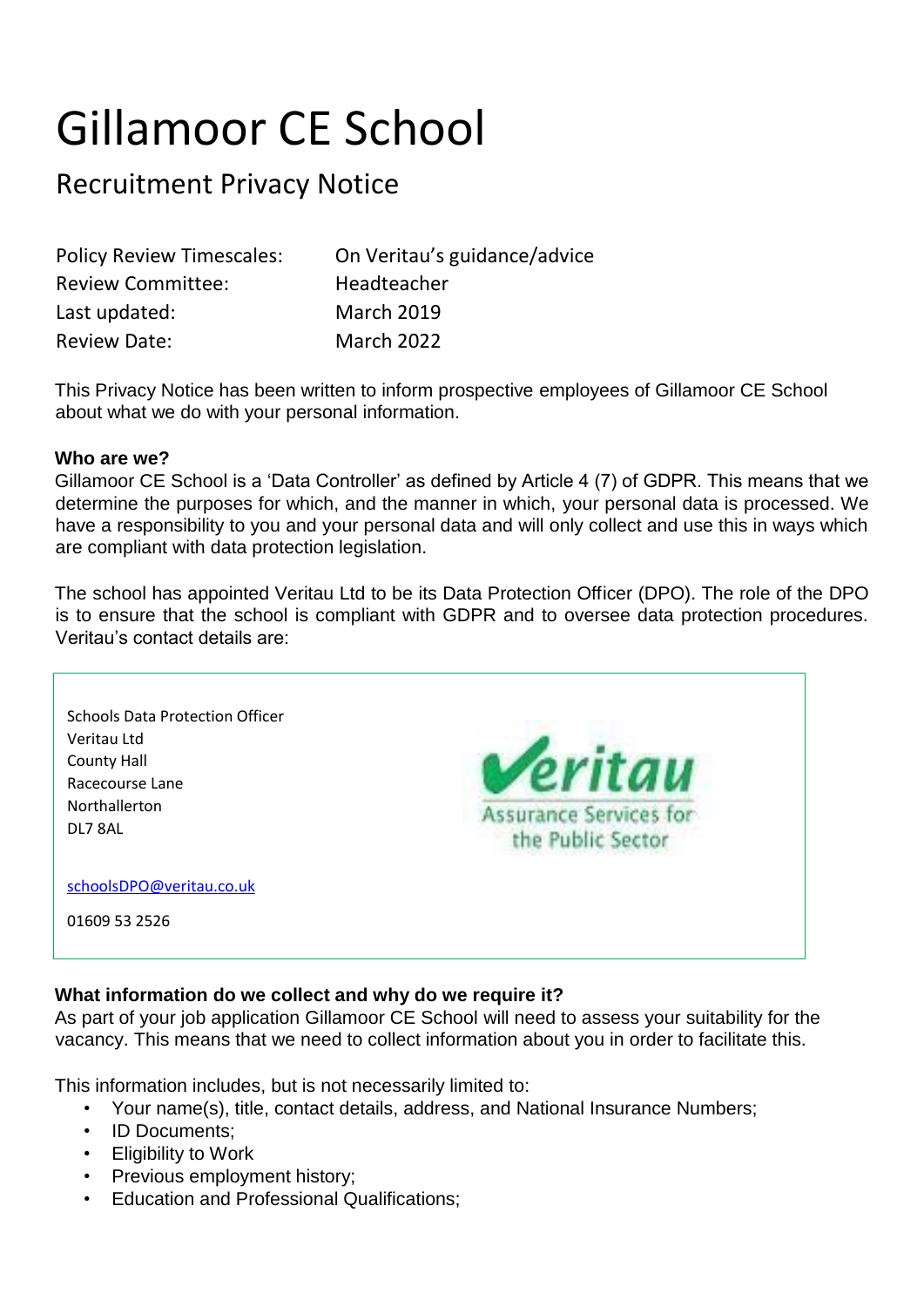# Gillamoor CE School

- Membership of professional or government bodies;
- Referee Details;
- Equalities information (so that we can monitor workplace equality);
- Any information provided by your nominated referees (which includes any relevant disciplinary actions and/or sickness information)
- Any other relevant information you wish to provide to us;

# **Who do we obtain your information from?**

Much of the information we process will be obtained directly from your application form. However, we may need to collect data about you from, but not necessarily limited to, the following organisations:

- Your nominated referees,
- The Disclosure and Barring Service,
- The Local Authority.

## **Who do we share your personal data with?**

Generally we will keep your personal data within the school but in some instances may be required to disclose your personal data to:

- Third party assessment providers (in order to facilitate your suitability for a role),  $\Box$  The Local Authority (who may assist the school with the recruitment process),
- Our governing body.

Sometimes your application may need to be submitted to an assessment panel. These panels could include individuals from other organisations. We will tell you if this is the case.

### **How long do we keep your personal data for?**

| Data held                               | <b>Retention period</b>                                                                                           |
|-----------------------------------------|-------------------------------------------------------------------------------------------------------------------|
| If your job application is successful   | Your information will be kept on your<br>personnel file and kept in accordance<br>with other HR retention period; |
| If your job application is unsuccessful | Your information will be kept for six<br>months                                                                   |

### **What is our lawful basis for processing your personal data?**

The School is required to process your personal data and your special category data for the performance of your employment contract or to take necessary steps to enter in to an employment contract.

The School is also legally required to collect some information as defined by employment law (i.e equalities and diversity).

### **What rights do you have over your data?**